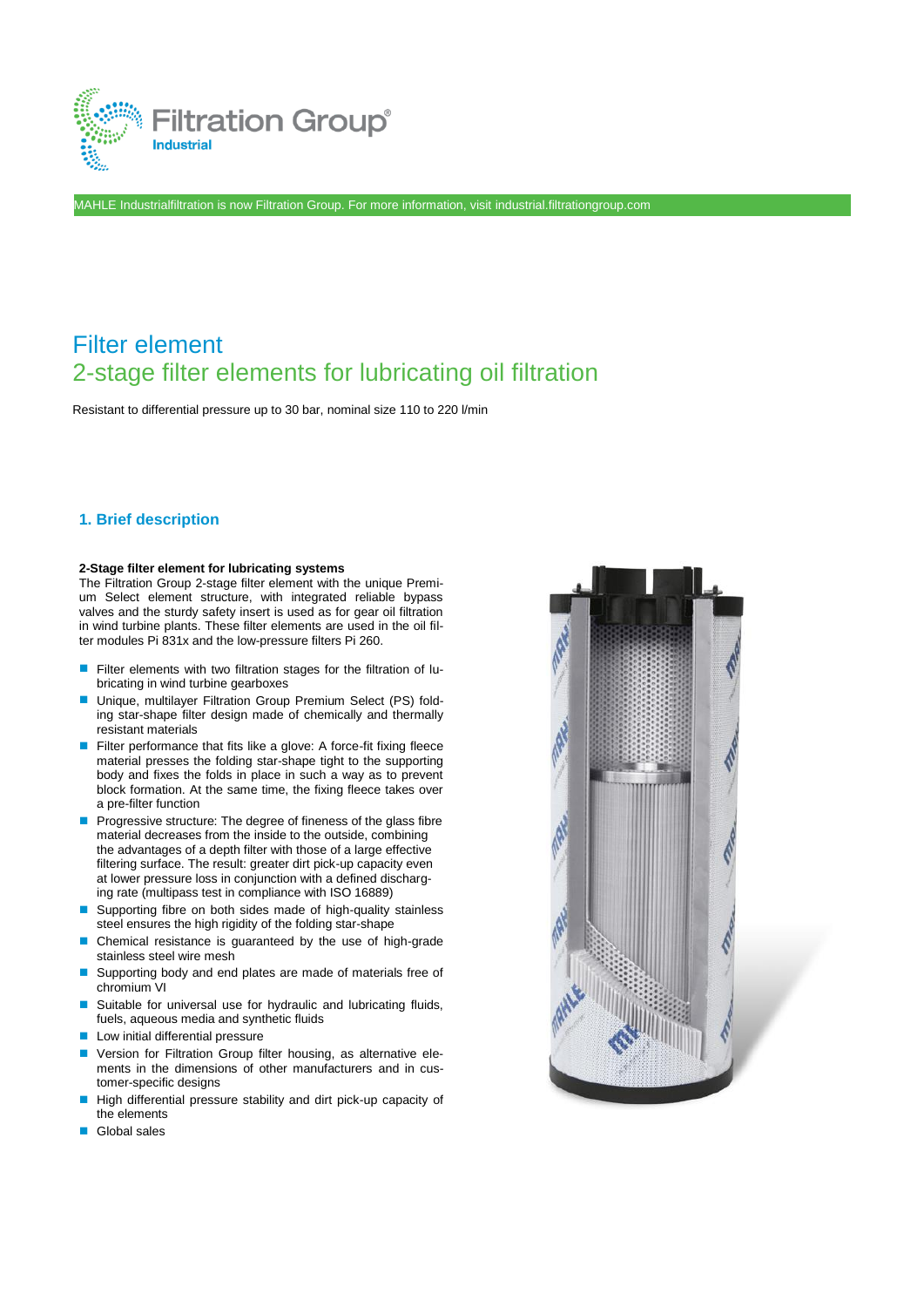## **2. Quality assurance**

Filtration Group filters and filter elements are manufactured and/or tested in compliance with the following international standards:

| <b>Norm</b>         | <b>Titel</b>                                                                                             |
|---------------------|----------------------------------------------------------------------------------------------------------|
| <b>DIN ISO 2941</b> | Hydraulic fluid power; filter elements; verification of collapse/burst resistance                        |
| <b>DIN ISO 2942</b> | Hydraulic fluid power; filter elements; verification of fabrication integrity                            |
| <b>DIN ISO 2943</b> | Hydraulic fluid power; filter elements; verification of material compatibility with fluids               |
| <b>DIN ISO 3723</b> | Hydraulic fluid power; filter elements; method for end load test                                         |
| <b>DIN ISO 3724</b> | Hydraulic fluid power; filter elements; determination of resistance to flow fatigue                      |
| ISO 3968            | Hydraulic fluid power-filters-evaluation of pressure drop versus flow characteristics                    |
| ISO 10771.1         | Fatigue pressure testing of metal containing envelopes in hydraulic fluid applications                   |
| ISO 16889           | Hydraulic fluid power filters-multipass method for evaluation filtration performance of a filter element |

## **3. Funktional description**

The filter element is the central component in which the filtration process takes place.

The 2-stage filter elements used for lubricating oil filtration in wind turbines are a combination of depth filter ( $1<sup>st</sup>$  filter stage – glass fibre) and surface filter  $(2<sup>nd</sup>$  filter stage – wire mesh).

The direction of flow through the 2-stage filter element is from the outside to the inside. The first filter stage (1), the multilayer starpleated depth filter, is responsible for the prescribed purity class being achieved. Inside the first filter stage, the protection filter (2) is installed in such a way that only filtered oil is allowed to flow into the gearbox.

There are 2 operating modes, normal mode and bypass mode

#### **Normal mode:**

The bypass valves (3) in the upper end plate are closed so that the unfiltered oil flows through the 1<sup>st</sup> filter stage (1), the depth filter.

Then the pre-filtered oil flows the  $2^{nd}$  filter stage (2), the surface filter.

#### **Bypass mode:**

With a lubrication system cold start, the viscosity of the lubricating oil (ISO VG 320) can be so high that the pressure built up at the filter element is high enough to open the bypass valves (3). This means that part of the unfiltered oil flows past the first filter stage (1) and gets into the inside of the 2-stage filter element unfiltered and flows through the second filter stage (2). This guarantees that the wind turbine gearbox is always supplied with filtered oil.











**Standard mode Bypass mode**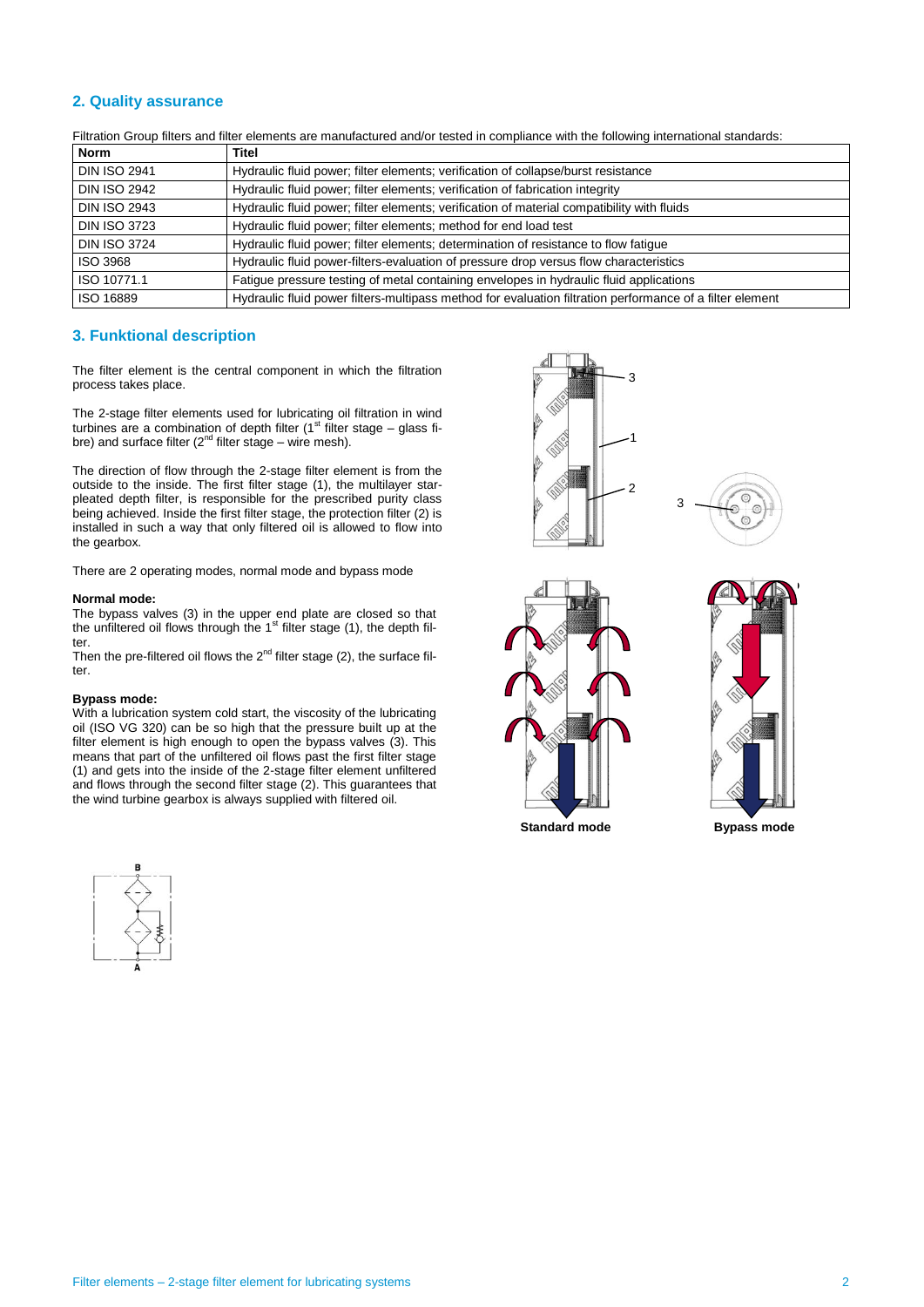## **4. Filter media**







Structure of a PS folding star-shape Micro-fibre glass Wire mesh

## **4.1 Filter media PS**



Permanently more capacity plus longer service life: innovative Premium Select ele-ment with 30% increase in dirt pick.-up capacity, lower differential pressure and optimised differential pressure curve – for reduced energy consumption.



y = beta value  $x =$  particle size [ $\mu$ m]

determined from multipass measurements (ISO 16889) Calibration in accordance with ISO 11171 (NIST)

In a hydraulic or lubricating system, the filters have the task of keeping the soiling level of the fluid to the required level by filtering out particulate matter and keeping this level constant over a long operating period. In industrial hydraulics, it is usual to use codes for the numbers of particles in accordance with ISO 4406 to mark solid impurities. The purity classes which can be achieved with PS filter elements are listed below. These values reflect our long years of experience in designing hydraulic filters and are to be viewed as reference values.

| <b>Purity classes</b> |                                                                                      |
|-----------------------|--------------------------------------------------------------------------------------|
| Filter material       | Purity classes in accordance with ISO 4406 (1999), > 4 μm(c)/ > 6 μm (c)/ >14 μm (c) |
| PS <sub>3</sub>       | 14/12/09                                                                             |
| PS <sub>6</sub>       | 16/13/10                                                                             |
| <b>PS 10</b>          | 17/15/11                                                                             |
| <b>PS 16</b>          | 20/17/12                                                                             |
| <b>PS 25</b>          | 23/19/13                                                                             |

There is a complete range of filter elements available for use in wind power applications. Our Filtration Group Premium Select elements reduce solid soiling to the prescribed soiling class and maintain the properties of the lubricating fluid over a long period.

Our Filtration Group Premium Select elements are tested to all the usual hydraulic standards. Because we want results we can objectively prove to customers. For this reason, we only monitor our products against globally recognised standards such as ISO 16889. Here, our filters achieve outstanding values for dirt pick-up capacity, beta-value stability and retaining rate.

measured in accordance with ISO 16889 (multipass test)

PS elements with max.  $\Delta p$  10 bar

| $3 \text{ B}_{5(C)}$ | $\geq 200$                 |
|----------------------|----------------------------|
| 6 $B_{7(C)}$         | $\geq 200$                 |
| 10 $B_{10(C)}$       | $\geq 200$                 |
|                      | $\geq 200$                 |
|                      | $25 \text{ }\beta_{20(C)}$ |

up to 10 bar differential pressure